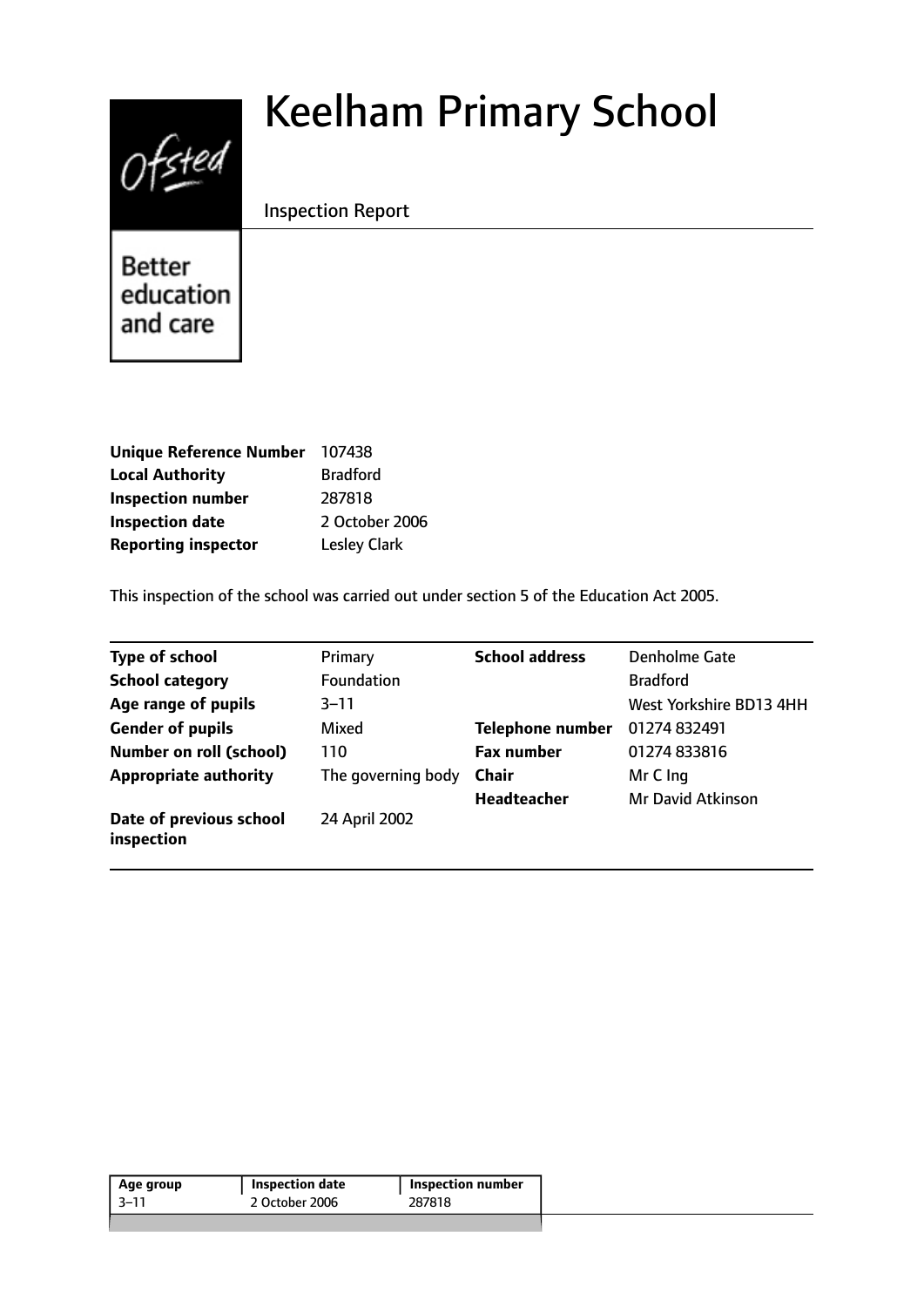© Crown copyright 2006

Website: www.ofsted.gov.uk

This document may be reproduced in whole or in part for non-commercial educational purposes, provided that the information quoted is reproduced without adaptation and the source and date of publication are stated.

Further copies of this report are obtainable from the school. Under the Education Act 2005, the school must provide a copy of this report free of charge to certain categories of people. A charge not exceeding the full cost of reproduction may be made for any other copies supplied.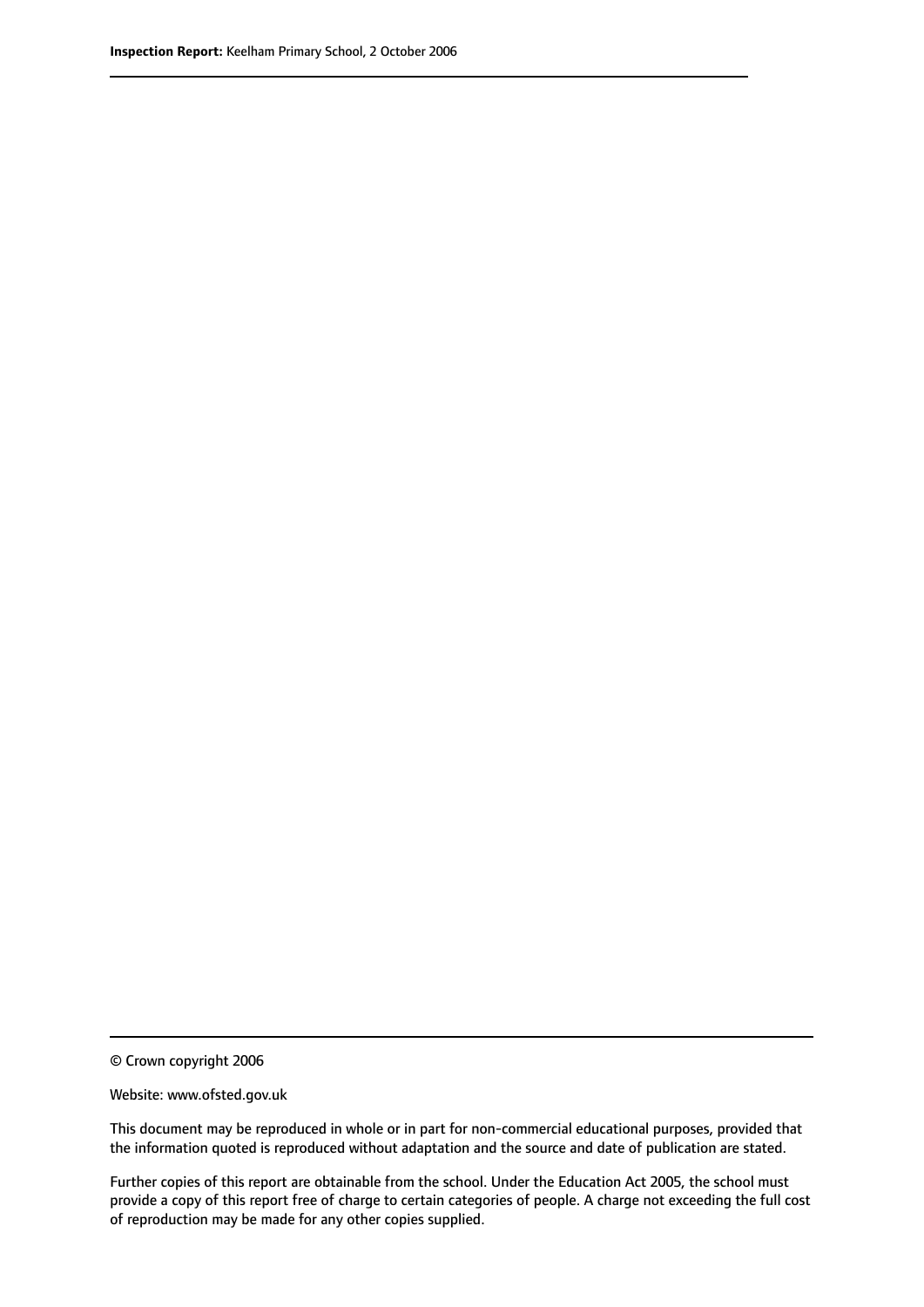# **Introduction**

The inspection was carried out by an Additional Inspector.

# **Description of the school**

This small village school to the west of Bradford is very popular and has many more children wanting to come than it has places for. It serves the local community and also takes in pupils from further a field. A 15-place Nursery class was established two years ago to form a Foundation Stage with the Reception class. The proportion of pupils with learning difficulties and/or disabilities is higher than average and there is a correspondingly large proportion of pupils identified as having gifts and talents. The school is run by a headteacher for three days a week supported by a full-time teaching deputy headteacher. Most teaching staff have part-time contracts or job share.

### **Key for inspection grades**

| Grade 1 | Outstanding  |
|---------|--------------|
| Grade 2 | Good         |
| Grade 3 | Satisfactory |
| Grade 4 | Inadequate   |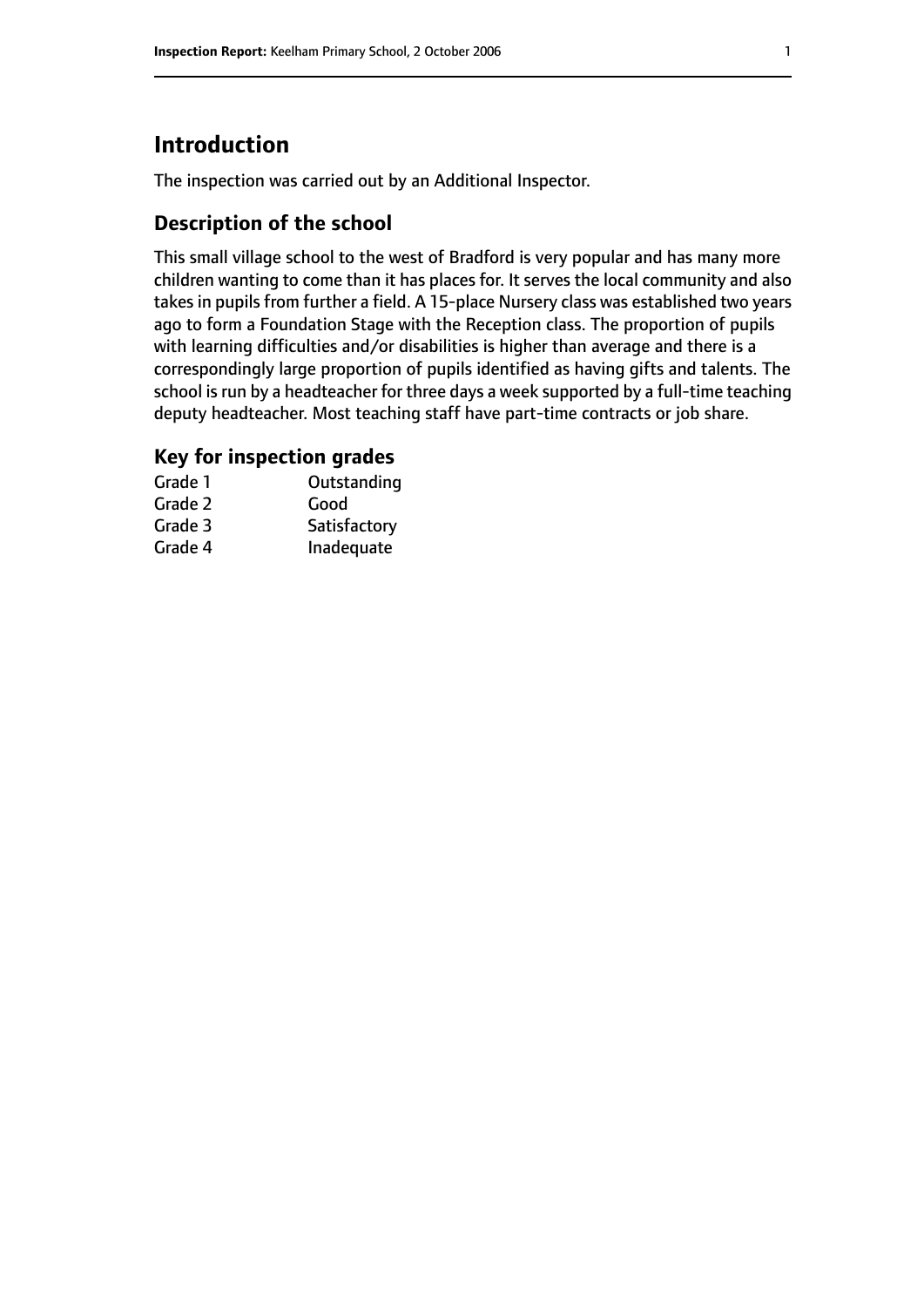# **Overall effectiveness of the school**

#### **Grade: 2**

This is a good school with some outstanding features. The school, while judging itself to be good, is too modest where it excels and too generous where it has identified weaknesses. The school makes outstanding provision for pupils with learning difficulties and/or disabilities and for pupils identified as being gifted and talented. These pupils do exceptionally well. Standards are high at the end of Year 6 in English, mathematics and science with almost all pupils achieving the level expected and over half exceeding them. These high standards have been maintained for the past five years. The last two years have seen standards pick up at the end of Year 2 because of outstanding teaching in this year group.

Pupils are well taught and achieve well because the school has high expectations of each of them. Additional classes provided by the local grammar school give a real boost to science, extending the curriculum to include forensic science, for example, or linking science, mathematics and technology in challenging projects. In addition, gifted and talented pupils have opportunities to enter national challenges which tax their skills and ingenuity. Pupils' outstanding personal development is a major contributory factor in the high standards they achieve. They work hard, behave well and concentrate intently in lessons. They are similarly energetic outside. Pupils clearly benefit from the wide range of sporting opportunities on offer both at school and at the local high school and are full of vitality as a consequence.

The curriculum on the whole is good. While there is outstanding provision in terms of breadth and additional learning opportunities outside school for pupils in Years 1 to 6, the Foundation Stage curriculum is notsufficiently well planned to offer a full range of learning experiences both indoors and outdoors, despite good resources. Provision in the Foundation Stage is satisfactory. Although there are weaknesses in the teaching of basic skills, children make satisfactory progress overall because of strengths in the provision for their personal development. As a result, they become increasingly confident and keen to learn. Recent measures taken by the school to support children's early language, literacy and mathematical development have not had sufficient time to have full impact as yet.

Pupils are given good levels of care, support and guidance. Parents are unquestionably supportive of the school, appreciating the care it takes of their children. In Years 1 to 6, pupils do well because well-thought-out assessments are used effectively to track pupils' progress and to help teachers decide what needs to be taught. Many children follow individualised learning plans and this helps both those with learning difficulties and those who are talented to make best use of their gifts. However, in the Foundation Stage, assessments are less rigorous and observations of children working on independent activities lack detail.

Good leadership and management have brought about immense changes since the last inspection in terms of establishing and maintaining high standards and developing the school site to provide more teaching space both indoors and outdoors. Management is particularly strong, with a noticeable increase in the pace of change with the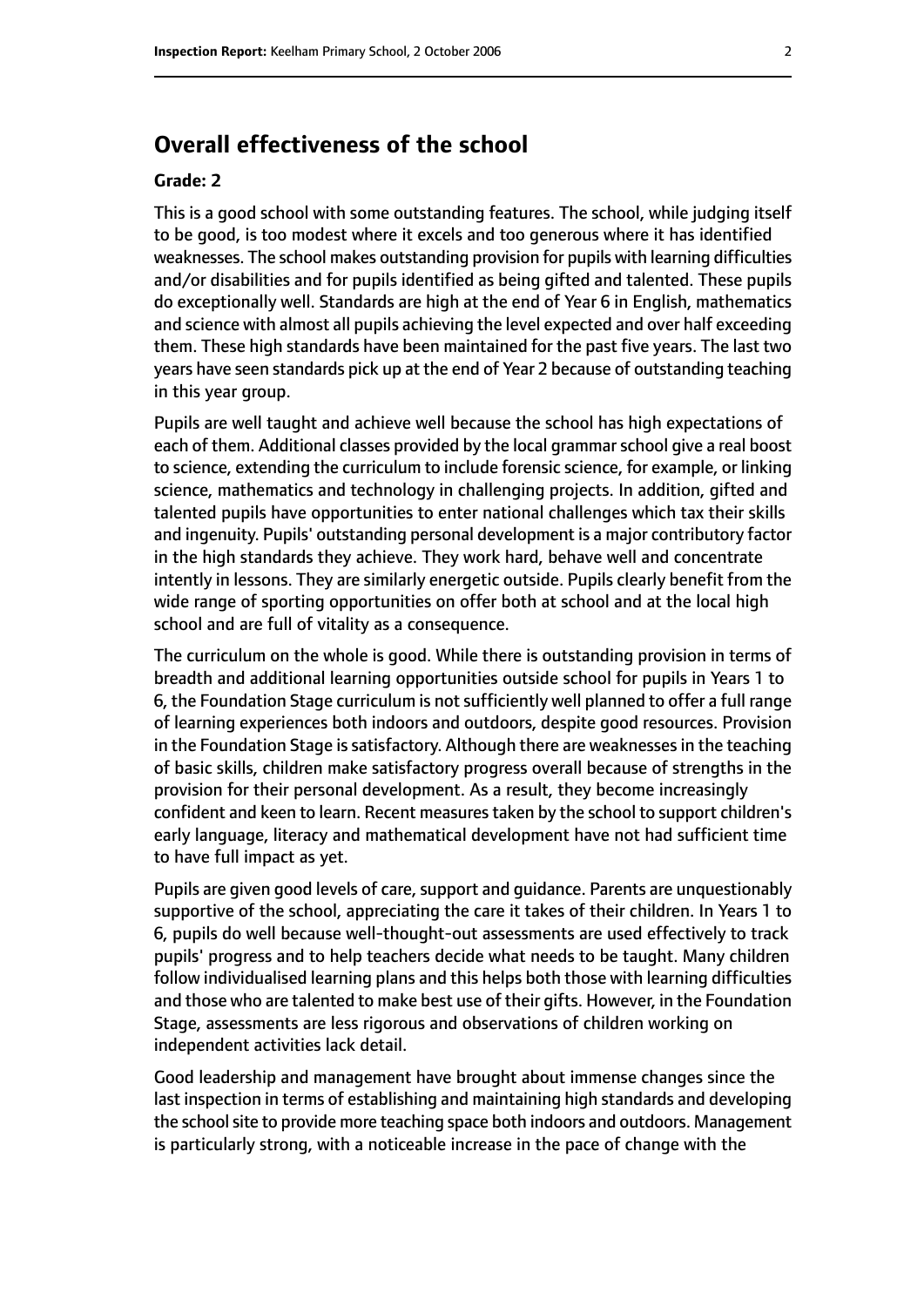appointment of a full-time deputy headteacher to assist the part-time headteacher. Much has been achieved in a short time because of self-evaluation, which has highlighted clearly the shortcomings in the Foundation Stage as well as the strengths in the rest of the school. The school gives good value for money and is well placed to continue to improve.

#### **What the school should do to improve further**

• Make sure that children in the Foundation Stage have full opportunity to learn independently from a wide range of well-planned, interesting activities both indoors and outdoors and that their learning is assessed in sufficient detail to enable teachers to help them make the best possible progress.

# **Achievement and standards**

#### **Grade: 2**

Standards are well above average at the end of Year 6 in English, mathematics and science. Pupils achieve well because they are well taught. Those who have learning difficulties and/or disabilities or who are gifted and talented tend to make the best progress because they are given a great deal of individual support and additional opportunities to develop their skills to the full. The school sets and meets challenging targets because it has high expectations of all learners. Children enter school at a broadly average level. After a slow start in the Foundation Stage, their progress picks up in Years 1 and 2. Standards recently have been above average at the end of Year 2 because of outstanding teaching quality. Pupils in Year 6 attribute their success to their teachers who, 'tell you what you need to improve on. They give you small tips that work'.

# **Personal development and well-being**

#### **Grade: 1**

Pupils thoroughly enjoy school. Behaviour is good and attendance is above average. Pupils bubble over with enthusiasm as they speak of what they do in lessons and on their many and varied educational visits. They are very aware of how they learn and recognise that it is their job to 'try to work to the next level' when they are set targets in their work. They attribute their success 'to the teachers partly; but we work together as a team.' Year 6 have a lot of responsibilities such as answering the telephone at lunchtimes or reading with Reception children. They clearly see their position as important in setting the tone for the school and making sure it is a happy place for everyone to be. Bullying is not an issue. The school council has made an impact on healthy awareness through running a healthy tuckshop and developing playground markings to encourage energetic play. Spiritual, moral and cultural development is good. Pupils are exceptionally well placed in terms of their future economic well-being because, in addition to their very good literacy and numeracy skills, their outstanding social development gives them confidence and poise.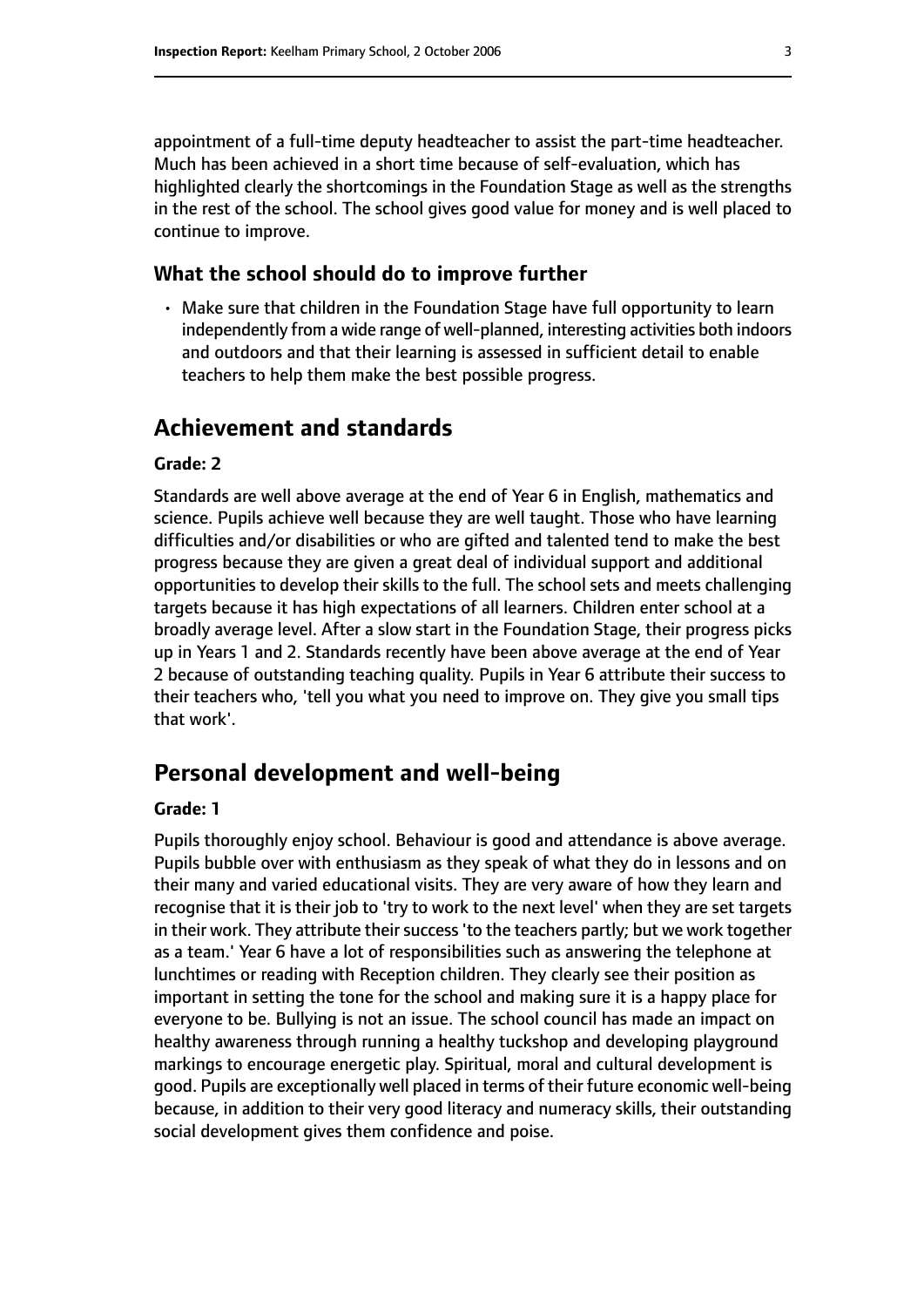# **Quality of provision**

#### **Teaching and learning**

#### **Grade: 2**

The quality of teaching and learning is good overall with some examples of outstanding practice in Years 2 and 6. The quality of teaching and learning in the Foundation Stage is satisfactory on balance, with strengths in fostering children's personal, social and emotional development and weaknesses in teaching basic skills. The good teaching is characterised by thorough planning based on assessments of pupils' previous work. Year 6 pupils astutely pointed out that, 'teachers go over things; they won't leave you not knowing.' Many opportunities for independent or collaborative work, often involving problem solving, help pupils learn effectively. What distinguishes the outstanding teaching is the capacity to cater for many different learning styles with an undercurrent of humour that captures pupils' interest while it engages their minds.

#### **Curriculum and other activities**

#### **Grade: 2**

The provision is polarised between good with outstanding features in Years 1 to 6 and satisfactory with inadequate features in the Foundation Stage. Good provision for literacy, numeracy and information and communication technology (ICT) balanced by a greater amount of time given to physical education (PE) and sport than in most schools, aids pupils' good progress. Outstanding enrichment through links with the local high school, extra-curricular clubs and extensive educational visits gives additional breadth and wide-ranging learning experiences. The curriculum is also extremely well adapted to meet the needs of those with learning difficulties and/or disabilities and those who are gifted or talented. In the Foundation Stage, the curriculum is not well planned to ensure children learn effectively from undertaking purposeful, challenging learning activities both indoors and outdoors. There is a tendency to view outdoor play as a time to 'let off steam' rather than as an intrinsic and important part of children's learning.

#### **Care, guidance and support**

#### **Grade: 2**

Provision for pupils' welfare is good and child protection procedures are robust. The systems to support children with learning difficulties and/or disabilities are outstanding and the school has the capacity to cope successfully with a wide range of needs and abilities. Individual education plans give precise and achievable steps of learning for pupils with learning difficulties and these, together with outstanding support from teaching assistants in all classes, enable pupils to do extremely well. Good systems support academic progress and give a clear overview of how well pupils are doing. Assessment is less well planned in the Foundation Stage. Information and the planning of activities based on observations of children's learning lack the necessary detail to help children make the best possible progress.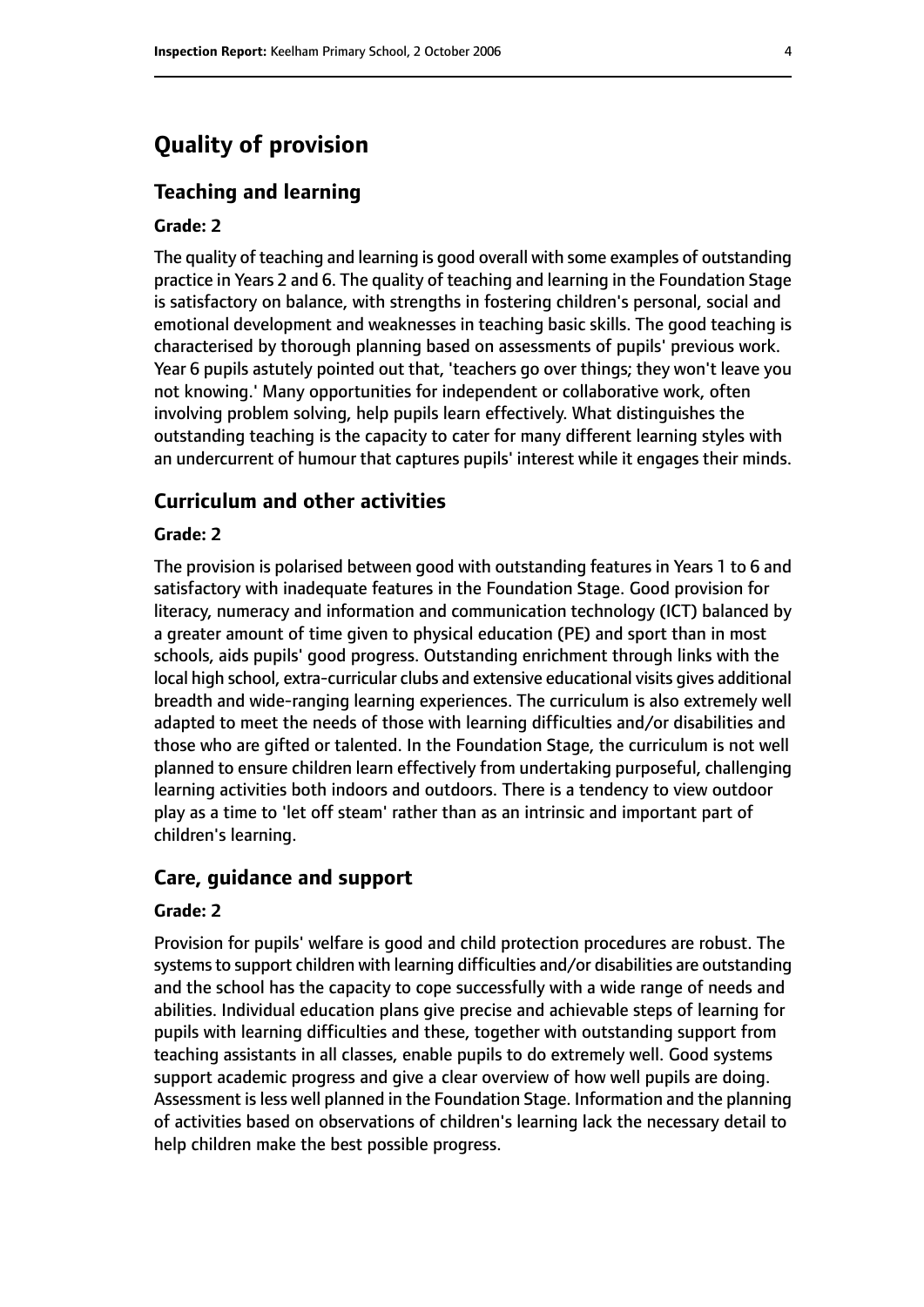# **Leadership and management**

#### **Grade: 2**

Good leadership and management have ensured that the school has made good improvement since the last inspection. The change from a school with a Reception class to one with a Foundation Stage has been managed smoothly though there are weaknesses, identified by the school, which are being tackled effectively. Despite staffing which is largely part time or on a job share basis, the school continues to thrive with everyone taking a fair share in managing different subjects. Astute management has ensured that pupils with learning difficulties and/or disabilities have outstanding provision, both in terms of the support they receive in class and from a part-time special needs manager. Gifted and talented pupils similarly benefit from additional support such as 'Philosophy for Children' sessions which extend their thinking. Governors take a keen interest in what goes on at school and are well organised and supportive. Finances are well managed so that pupils have the benefit of a good range of learning resources. The school has good capacity to continue to improve.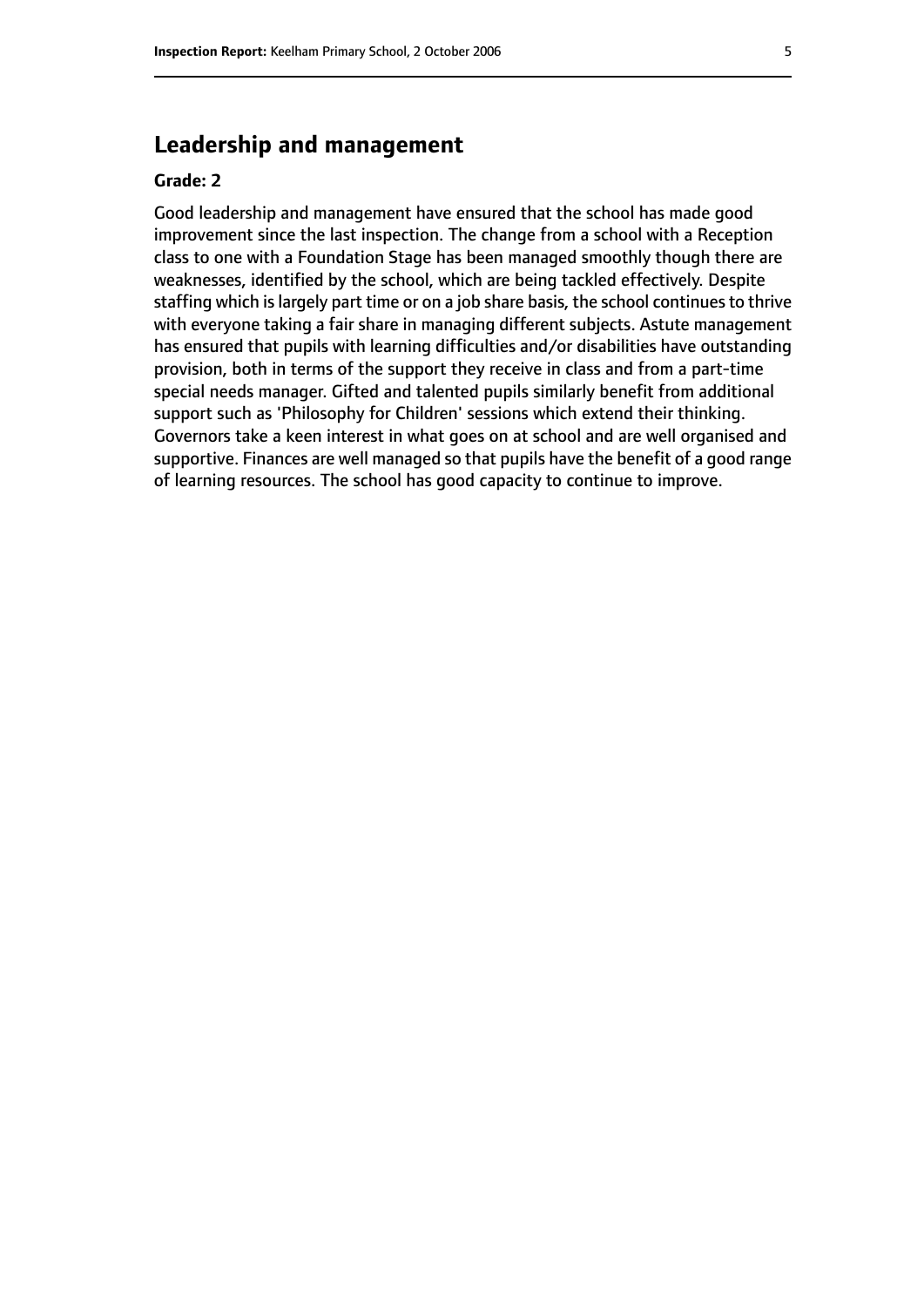**Any complaints about the inspection or the report should be made following the procedures set out inthe guidance 'Complaints about school inspection', whichis available from Ofsted's website: www.ofsted.gov.uk.**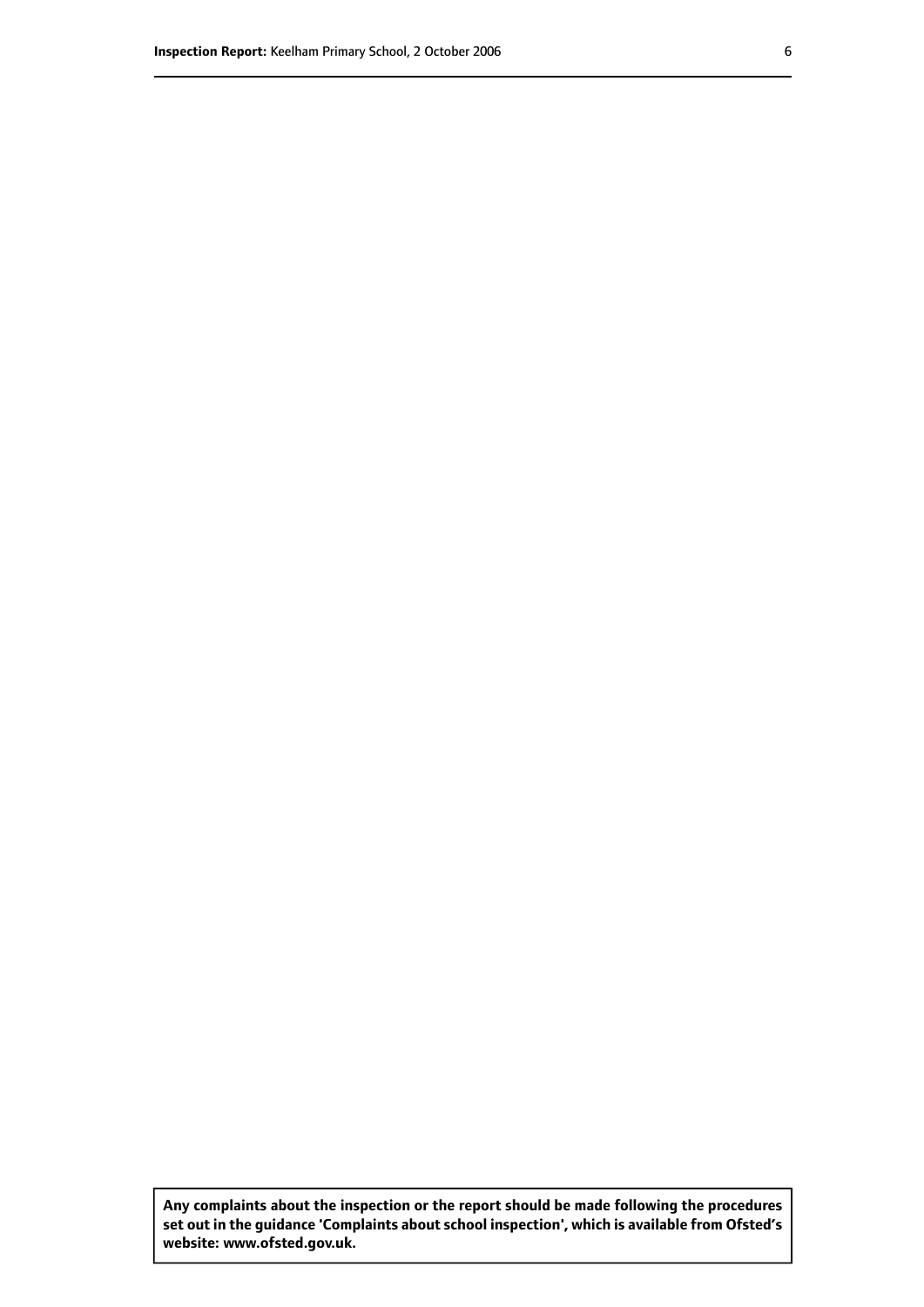# **Inspection judgements**

| $^{\circ}$ Key to judgements: grade 1 is outstanding, grade 2 good, grade 3 satisfactory, and grade 4 $^{\circ}$ | School         |
|------------------------------------------------------------------------------------------------------------------|----------------|
| inadequate                                                                                                       | <b>Overall</b> |

# **Overall effectiveness**

| How effective, efficient and inclusive is the provision of education, integrated<br>care and any extended services in meeting the needs of learners? |     |
|------------------------------------------------------------------------------------------------------------------------------------------------------|-----|
| How well does the school work in partnership with others to promote learners'<br>well-being?                                                         |     |
| The quality and standards in the Foundation Stage                                                                                                    |     |
| The effectiveness of the school's self-evaluation                                                                                                    |     |
| The capacity to make any necessary improvements                                                                                                      |     |
| Effective steps have been taken to promote improvement since the last<br>inspection                                                                  | Yes |

# **Achievement and standards**

| How well do learners achieve?                                                                               |  |
|-------------------------------------------------------------------------------------------------------------|--|
| The standards <sup>1</sup> reached by learners                                                              |  |
| How well learners make progress, taking account of any significant variations between<br>groups of learners |  |
| How well learners with learning difficulties and disabilities make progress                                 |  |

# **Personal development and well-being**

| How good is the overall personal development and well-being of the<br>learners?                                  |  |
|------------------------------------------------------------------------------------------------------------------|--|
| The extent of learners' spiritual, moral, social and cultural development                                        |  |
| The behaviour of learners                                                                                        |  |
| The attendance of learners                                                                                       |  |
| How well learners enjoy their education                                                                          |  |
| The extent to which learners adopt safe practices                                                                |  |
| The extent to which learners adopt healthy lifestyles                                                            |  |
| The extent to which learners make a positive contribution to the community                                       |  |
| How well learners develop workplace and other skills that will contribute to<br>their future economic well-being |  |

# **The quality of provision**

| How effective are teaching and learning in meeting the full range of the<br>learners' needs?          |  |
|-------------------------------------------------------------------------------------------------------|--|
| How well do the curriculum and other activities meet the range of needs<br>and interests of learners? |  |
| How well are learners cared for, guided and supported?                                                |  |

 $^1$  Grade 1 - Exceptionally and consistently high; Grade 2 - Generally above average with none significantly below average; Grade 3 - Broadly average to below average; Grade 4 - Exceptionally low.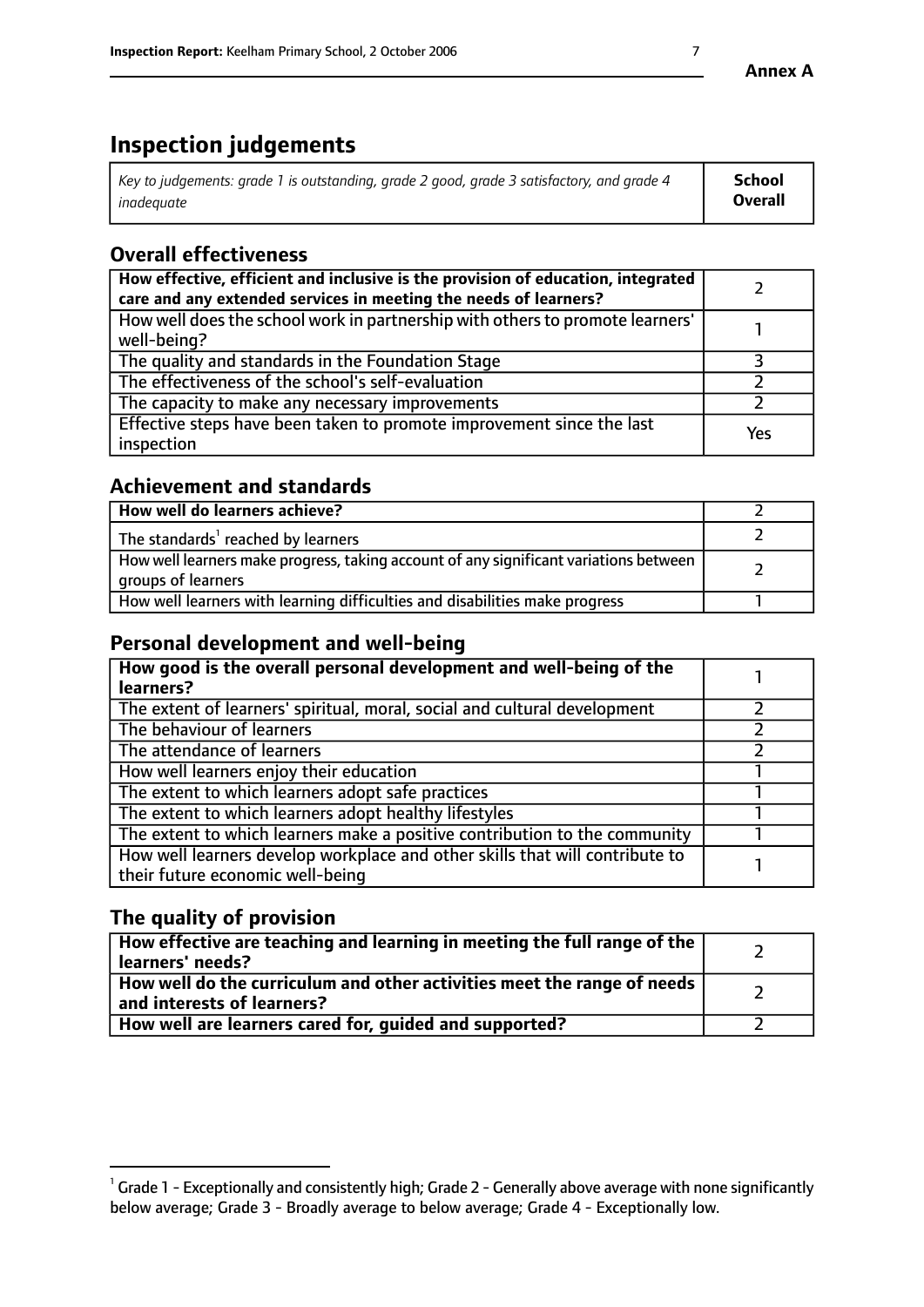# **Leadership and management**

| How effective are leadership and management in raising achievement<br>and supporting all learners?                                              |               |
|-------------------------------------------------------------------------------------------------------------------------------------------------|---------------|
| How effectively leaders and managers at all levels set clear direction leading<br>to improvement and promote high quality of care and education |               |
| How effectively performance is monitored, evaluated and improved to meet<br>challenging targets                                                 | $\mathcal{L}$ |
| How well equality of opportunity is promoted and discrimination tackled so<br>that all learners achieve as well as they can                     |               |
| How effectively and efficiently resources, including staff, are deployed to<br>achieve value for money                                          |               |
| The extent to which governors and other supervisory boards discharge their<br>responsibilities                                                  |               |
| Do procedures for safequarding learners meet current government<br>requirements?                                                                | Yes           |
| Does this school require special measures?                                                                                                      | No            |
| Does this school require a notice to improve?                                                                                                   | <b>No</b>     |